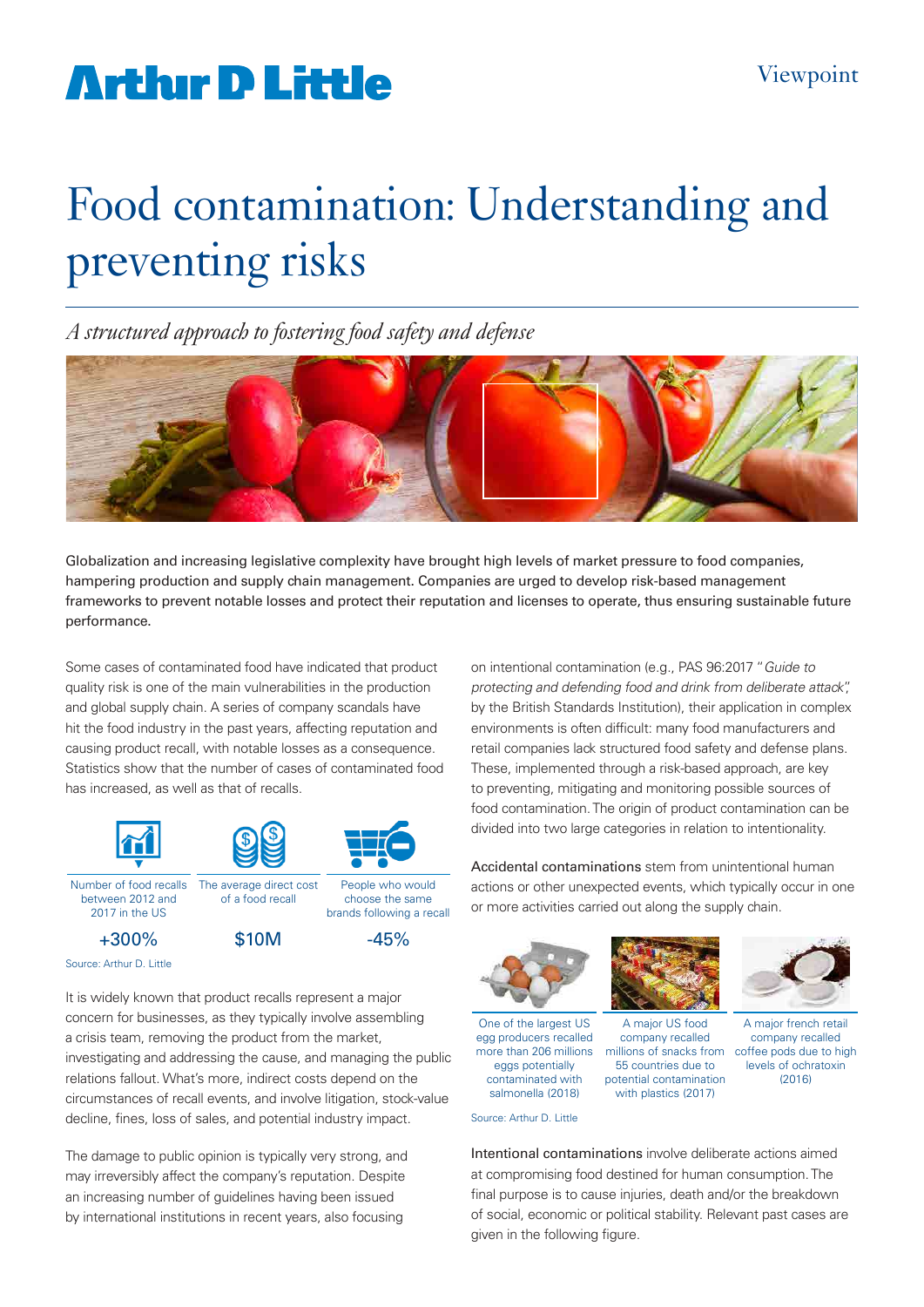### Viewpoint

### **Arthur D Little**





Over 600 farmers were forced to dump tons of strawberries due to the finding of needles in some boxes in Australia (2018)

(2014)



6 million packages of frozen food were recalled due to contamination with pesticide in Japan

Bottled water was contamined with ammonium, injected by means of syringes, in Italy (2003)

Source: Arthur D. Little

*"... These recalls demonstrate just how complex and interconnected our food system is today. When you buy something from the store, it's possible the company that produced it was three companies ago ..."*

#### USA Today

Arthur D. Little has developed a structured, homogeneous and quantitative framework to drive food safety and defense in complex organizations in the food industry; based on a tailormade approach, a risk assessment can be applied to a wide range of manufacturing facilities, logistics hubs and retail stores, and adjusted for specific procedures and services (e.g., home delivery). The framework consists of four main phases: 1. Scope definition; 2. Development of a tailored risk assessment tool; 3. Risk mapping; 4. Definition of risk reduction strategies.

#### **1. Scope definition**

Food exposure to contamination highly varies, depending on the surrounding environment and particular activities performed by the organization. Hence, the first phase consists of understanding the client context. Preliminary on-site visits and interviews to department managers and operating personnel are recommended to gain insight into relevant issues and consolidate the analysis perimeter. Clear comprehension of the client's needs and strategy (e.g., its willingness to strengthen employees' awareness, rather than investing in new technologies) is key to deploying effective tools to conduct the study.

#### **2. Development of a tailored risk assessment tool**

The framework is based on a macro-micro approach: each area/ activity within the perimeter is divided into sub-areas and then key variables. Such variables represent the factors potentially impacting the frequency of occurrence of the contamination event. Each area, sub-area and key variable is given a weight based on its relevance. Therefore, a checklist containing an algorithm can be structured to estimate the unwanted event frequency. Hence, the on-site assessment is carried out, assigning a score to each key variable: a simplified checklist extract of an unintentional contamination risk assessment for external areas is given below.



Source: Arthur D. Little

The overall result is a normalized value of frequency as a combination of weighted key variables. A polar diagram gives an immediate overview of critical issues. Three thresholds are also identified based on the algorithm, and can be tailored based on specific needs: a "low" frequency (green) one represents a "comfort" area, while the "moderate" and "high" ones require increasing levels of attention.



Source: Arthur D. Little

The severity provides a quantitative estimation of the consequences stemming from contamination events. It is usually defined based on organizational issues and business peculiarities: it can be related to the expected amount of affected people; however, some companies may consider a single injury/fatality irreversible reputational damage, and preferably relate it to the site/facility size – for example, the number of operating personnel, production rate or storage capacity.

#### **3. Risk mapping**

Risk maps give an immediate overview of the company portfolio and its risk level; the assessment can be replicated periodically, and the map allows analysis of the performance trend. Examples include benefits introduced by new technologies and procedures, worsening performance due to portfolio expansion in less regulated countries, and acquisition of activities with risk management measures that are still embryonic.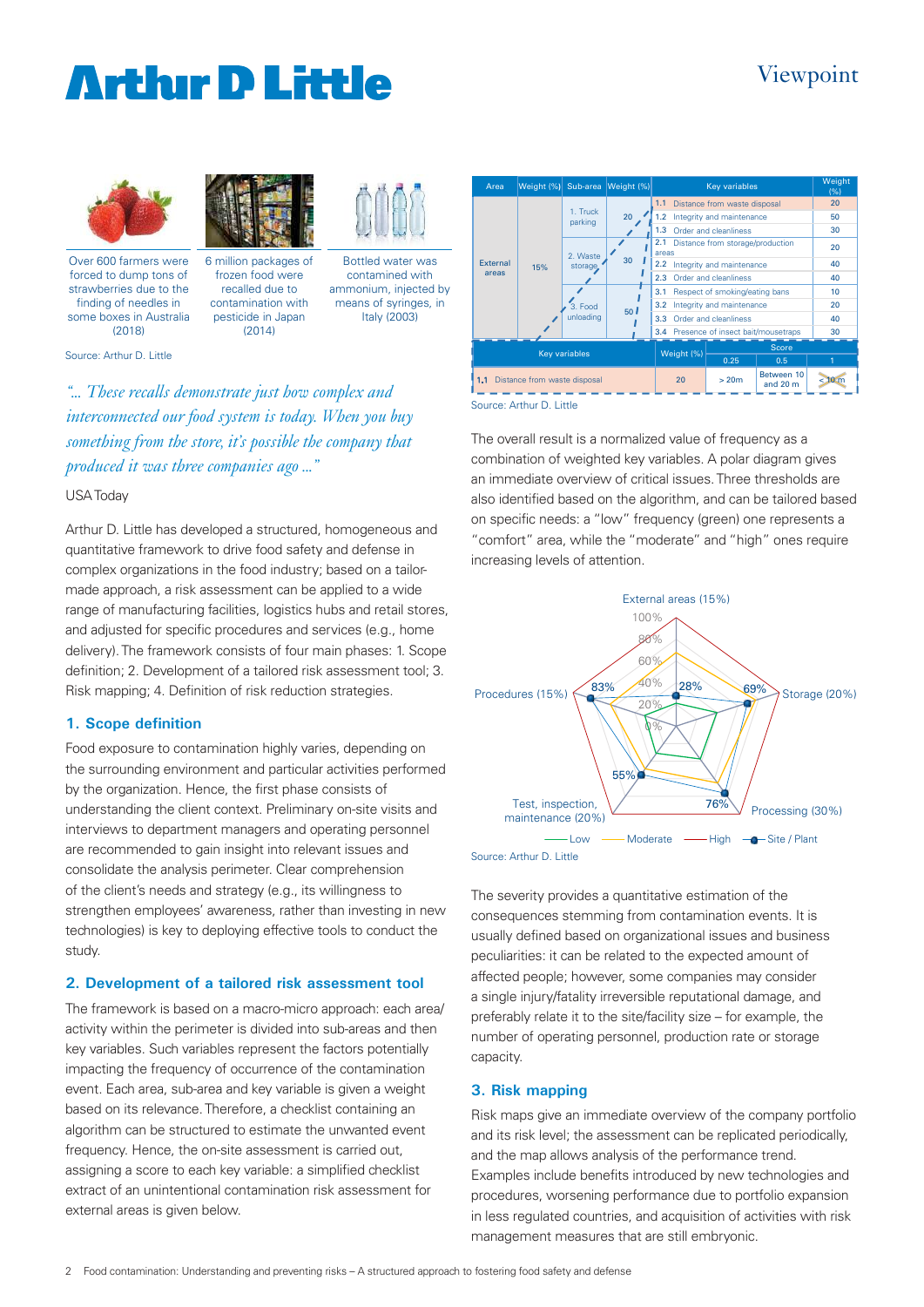### **Arthır D Little**

#### 100% 90% High risk 80% 70% 60% Severity 50% (normalized) , C 40% Average 30% risk 20% 10% Low risk 0% 0% 10% 20% 30% 40% 50% 60% 70% 80% 90%100% Frequency (normalized) ● Processing plant ● Distribution hub ● Retail store ● Restaurant

Source: Arthur D. Little

Risk mapping is recommended for organizations with complex and differentiated portfolios. High- and medium-level recommendations are provided to close relevant gaps and align food safety and defense practices in similar areas. A need for additional in-depth analysis may result from the outcome of the risk mapping. In this case, a detailed on-site visit is performed to look for strengths and weaknesses in the entire process, and focused recommendations are provided for each improvement area.

#### **4. Definition of risk reduction strategies**

Strategies to reduce risk typically involve both technical/physical improvement actions and human factor/procedural ones. An example of relevant measures to enhance food defense management is reported below.



Implement metal detectors in food-processing lines

systems at the site access gate

Install video surveillance and biometric control

- Improve the existing fence to prevent unauthorized personnel from entering the site Review the warehouse layout, providing
	- adequate separation of loading/unloading bays and storage area
- Ensure that trucks are properly locked and sealed before unloading raw materials
- Provide specific controls to identify potential adulteration of unpackaged food

Source: Arthur D. Little

Further actions are "quick wins", as they refer to human behavior and can be promptly put in place, leading to an immediate risk reduction (e.g., ensuring that cleaning and sanitizing chemicals are stored in designated areas while not in use). Identification of corrective actions should be made, considering that some risks can only be reduced to lower thresholds; these represent "residual risks" that cannot be erased. Moreover, implementation of improvement actions highly depends on the company "risk ambition", which should consider both the risk exposure if the action is not implemented and its feasibility. It should also take into account budget and time constraints. It is

therefore essential to adopt structured approaches to support management in its decision-making process. A cost-benefit analysis supporting the prioritization of investment options helps with selection of corrective actions and their prioritization, and it facilitates the development of a structured investment plan over time.

Viewpoint

#### **What kinds of benefits could food players expect?**

Our experience in food safety and defense proves that a structured product contamination risk analysis yields several advantages, on both an economic and a reputational level.



Reduced insurance premiums thanks to proven analysis and commitment

Increased awareness of the issue, spreading of good practices across the company

Source: Arthur D. Little

#### **Ensure sensitive food is safe**

It is widely known that food contamination has a strong impact on community and public opinion. Some products, such as baby food, are even more sensitive. If not prevented and promptly detected, such events may cause irreversible damage.

#### Case study: Baby food contamination risk analysis

The client was a major dairy manufacturer, with production plants in Italy and worldwide. Its baby formula was a niche product, with specific characteristics that made it more sensitive to the risks of accidental contamination. We interviewed key personnel and organized workshops to gain knowledge of relevant issues, and then developed a checklist with which to perform the on-site visit and assess quantitatively the current level of food safety practice implementation. The result was a detailed report that included improvement areas and recommendations, together with a risk assessment for each analyzed area. Therefore, we supported site management in its decisionmaking process by providing a cost-benefit analysis of the suggested corrective actions.